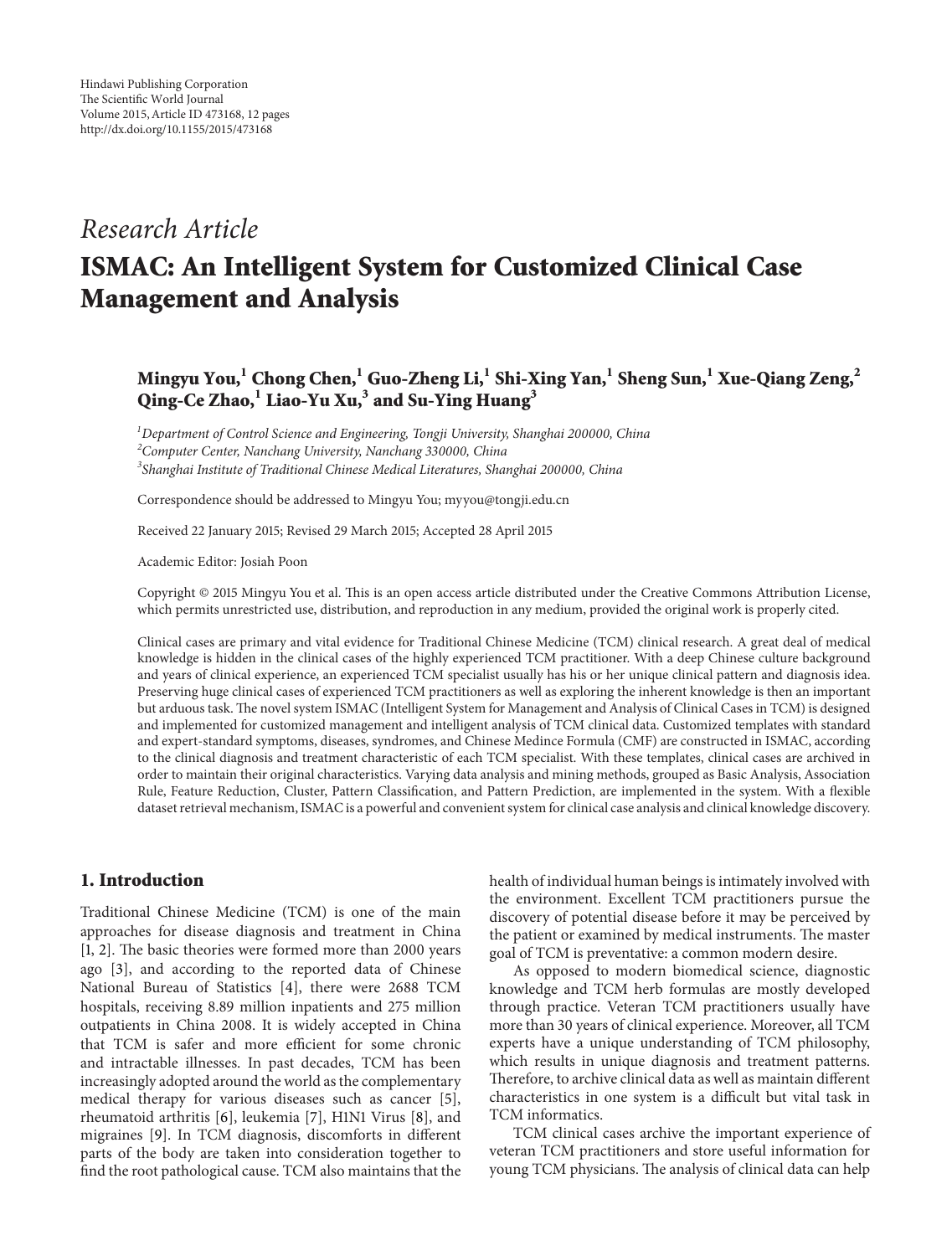

Figure 1: Functional overview of the platform.

in the extraction of vital clinical strategies for TCM knowledge accumulation and promotion [10]. Clinical records are important for the understanding of theory and intellectual gain for new doctors. In a traditional sense, successors follow their teachers and study the in-depth knowledge while developing personal ability. But nowadays, with the unprecedented growth of clinical data, it is difficult to extract new knowledge from the data mountain. Data mining is a distinguished method of tracking underlying information. A great deal of research is dedicated to TCM data mining [11– 13]. This indicates a promising future for TCM data mining, but most research contributes to TCM literature mining, herb knowledge modeling, gene network analysis, and the role of the understanding of herb components. None of this focuses on TCM clinical case analysis, most especially clinical records from highly experienced TCM practitioners.

A powerful, intelligent system is key for clinical case collection and analysis. Tian et al. [14] propose a platform for medical image processing and analyzing. It is powerful and useful but is designed specifically for medical image processing, which is a different task from clinical data management. Masseroli and Marchente [15] and Ku and Huang [16] propose efficient platforms for healthcare requirements, both of which are based on the web structure and provide convenient services to the patient. However, none of the platforms have been designed for TCM clinical cases. Chen et al. [17] demonstrate a grid-based TCM system, which also extends to a semantic-based database grid. Zhou et al. [18] developed TCMMDB, a unified, web-accessible multidatabase query system which has already integrated more than 50 databases, and CDW [11], a clinical data warehouse which incorporates the structured electronic medical record (SEMR) data for medical knowledge discovery and TCM clinical decision support (CDS). These systems provide platforms for TCM clinical data or herb collection but pay little attention to the clinical cases of high-experienced TCM practitioners. As opposed to strictly standardized modern biomedicine, the clinical cases of TCM practitioners, especially veteran practitioners, have obvious personal characteristics [19], which greatly distinguish many personal cases from others. The philosophy of syndrome differentiation from a patient's symptoms varies among different veteran practitioners.

This variation may be the embodiment of the TCM veteran practitioner's thinking mode and knowledge system: more effort should be taken to preserve and analyze these systems. There are many tasks in the analysis of clinical records, such as symptom reduction, syndrome classification, and core formula mining. Since the data has the characteristics of being high dimension, multiclass, imbalance, the discovery of knowledge in clinical records is challenging.

In this paper, we present a novel system designed exactly for the customized management of TCM clinical cases and discuss the intelligent techniques for clinical data analysis and knowledge mining. The overview of our system has been proposed [20]. The rest of the paper is arranged as follows. An overview of this system is demonstrated in Section 2. The details for the design of the case management and analysis are introduced in Sections 3 and 4, respectively. An example for the system usage with clinical data from Mr. Zhang is provided in Section 5. Finally, Section 6 concludes the paper and presents a future perspective.

## **2. Platform Overview**

Functional overview of ISMAC is illustrated in Figure 1. The customized management and intelligent analysis of TCM clinical cases are the two main parts in the system. The customized template is the critical element in data customized management. The template is defined as the entry format designed for clinical cases. It provides a predefined layout for specific doctor's medical records, which contain information like patient demographic information, symptoms, examinations, syndromes, and therapeutic principles. In ISMAC, we customize the entry template for each doctor, according to diagnosis methodology. The basic Item Database is set up to provide a foundation for the creation of the Customized Template, and Clinical Case Entry can be efficient and effective with the suitable Customized Template. As for intelligent analysis, algorithms and datasets are the two bases. ISMAC integrates not only popular algorithms in statistic analysis and data mining, but also some newly proposed methods in machine learning, in order to build a library for TCM clinical case intelligent analysis. In conjunction with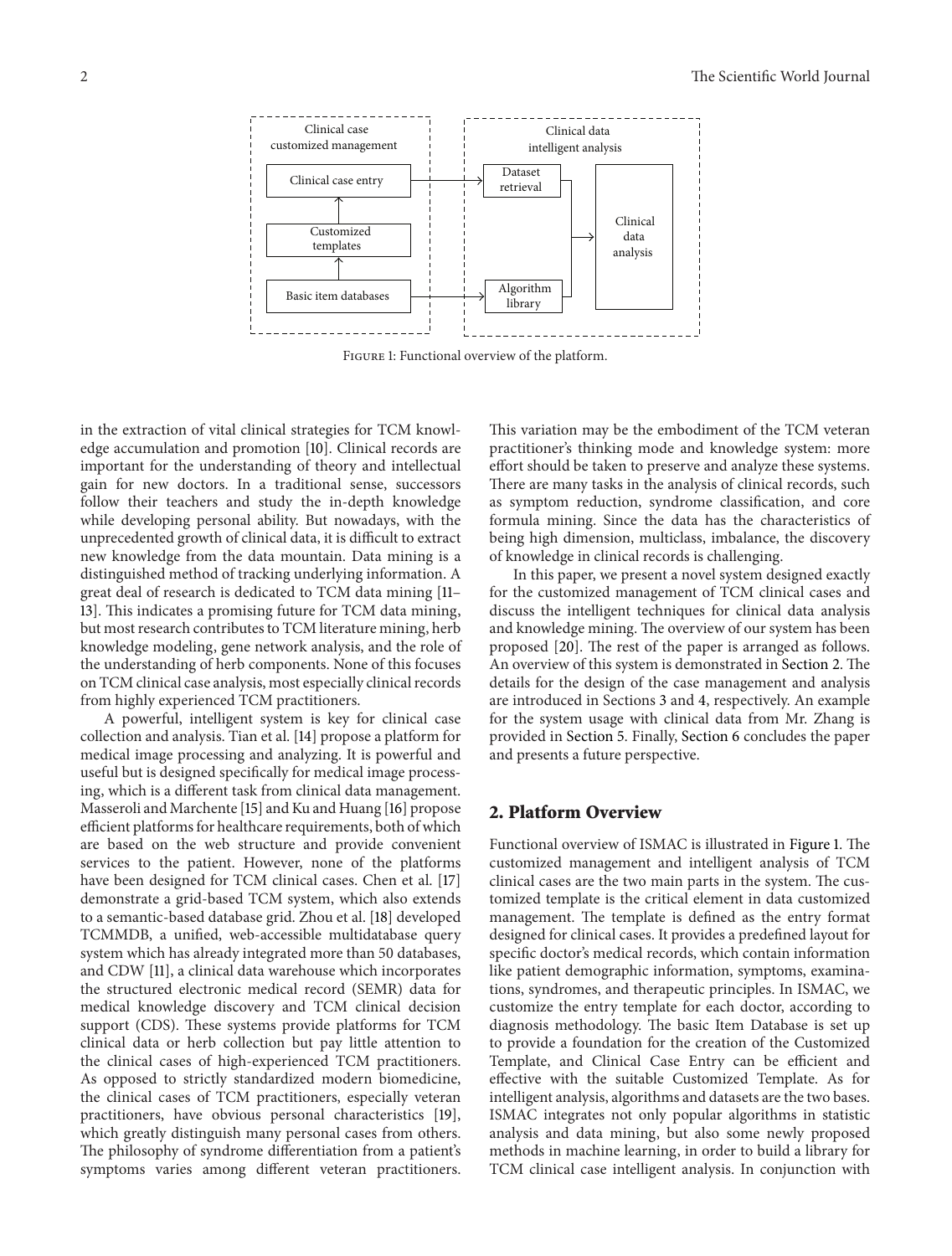

Figure 2: Framework of the platform.

the flexible Dataset Retrieval, the Algorithm Library makes various kinds of intelligent analysis possible in ISMAC.

ISMAC is implemented as a web-based application using the classical SSH (Struts + Spring + Hibernate) framework. As shown in Figure 2, it consists of 5 layers. The Database Layer contains tables storing various information, ranging from basic items such as symptom and syndrome to complex items, like knowledge models and learning algorithms. In the Data Access Layer, the Object-Relational Mapping (ORM) mechanism is used for convenient data manipulation. The top three layers, Business, Action, and View, are configured as the Model-View-Controller (MVC) pattern, in which the Business Layer manages the behavior and data in the application domain, the View Layer manages the display of different information, and the Action Layer interprets the mouse and keyboard inputs from the user and informs the Business Layer and the View Layer to react appropriately.

#### **3. Custom Management of Clinical Case**

The customized management of clinical cases is the core function in the ISMAC system, as archiving the clinical cases of different veteran TCM practitioners using the same entry form may submerge important knowledge in the clinical data.

*3.1. Overall Design.* The overall design of the Customized Management of Clinical Case is shown in Figure 3, which illustrates the left part of Figure 1 in detail. Members of the Basic Item Database are listed. Varying libraries in the Basic Item Database possess the same structures but store different kinds of items: standard items and expert-standard items. A Customized Template consists of three parts: fixed, standard, and expert. These three parts are built up with different basic items. Clinical Case Entry depends on not only Customized Template but also the CMF and Herb item libraries.

Figure 3 also tells us that the task of customized management is divided into four subtasks, and charged by three roles. This is to increase work efficiency and protect private information. The three roles are Item Management Assistant (IMA), Case Entry Assistant (CEA), and the Case Management Operator (CMO), which is, respectively, assigned tasks of basic item maintenance and customized template maintenance, case input, and case management.

More details about the function of each part in customized management and its implementation technologies are introduced in the following.

#### *3.2. Introduction of Functions*

*3.2.1. Basic Item Database.* Basic Item Database targets supporting template creation and case entry. As illustrated in Figure 3, libraries included in it can be classified into three categories for distinct usages: fixed part, standard part, and expert customized part. The last two categories may store two different kinds of items: standard items and expert-standard items.

The fixed Item Library in the left contains items such as patient name and created date. This is entitled "fixed" because these items appear in every template, and the library determines the fixed part of templates.

The Herb Library and CMF Library on the right store items about herbs and CMFs. Each CMF is composed of several herbs and corresponding dosages. The contents of these two libraries have two sources: one is *the Pharmacopoeia of the People's Republic of China* and the other contains each specialist's experience. Items from the first source are entitled standard items in ISMAC, and those from second source are tagged as expert-standard. In ISMAC, the two libraries directly serve Case Entry. CEAs choose items from this when filling a specific template.

The third category of item libraries is shown in the middle of the Basic Item Database. They work for the customization of templates. A customized itemset for a specific disease or syndrome is picked up from these libraries, to constitute a template together with fixed items. Six libraries are embodied in this category, including the Symptom Library, Examination Library, TCM Syndrome Library, TCM Disease Library, WM Disease Library, and Therapeutic Principle Library, as they are normal parts of a TCM clinical case. Similarly, both Herb and CMF libraries have standard and expert-standard items. The standard part comes from national or sectorial standards. The expert-standard part is the summary of veteran TCM practitioners experience.

*3.2.2. Customized Templates.* Customized Templates are the core and basis for clinical case customized management.

The characteristics of TCM clinical cases prompt us to propose customized templates for a particular specialist. There are thousands of items carried in TCM diagnosis. However, almost all of the TCM practitioners take a subset of these items into consideration in clinical practice. Moreover, with different clinical experience and personal understanding of TCM theory, each practitioner has a different approach to diagnosis and clinical explanation. Providing a uniform sheet for data entry would cause two significant problems: clinical case entry would be inefficient (CEAs have to go through many unused items), and a uniform sheet cannot retain the clinical thinking of veteran TCM doctors in original taste. The knowledge of the TCM clinic is vital to TCM theory development and therefore deserves more attention and protection.

Three categories of basic items are used in Customized Template creation. Fixed items will be added to a template automatically. Standard items can be easily chosen from corresponding libraries in the Basic Item Database. For expert-standard items, those previously saved in the database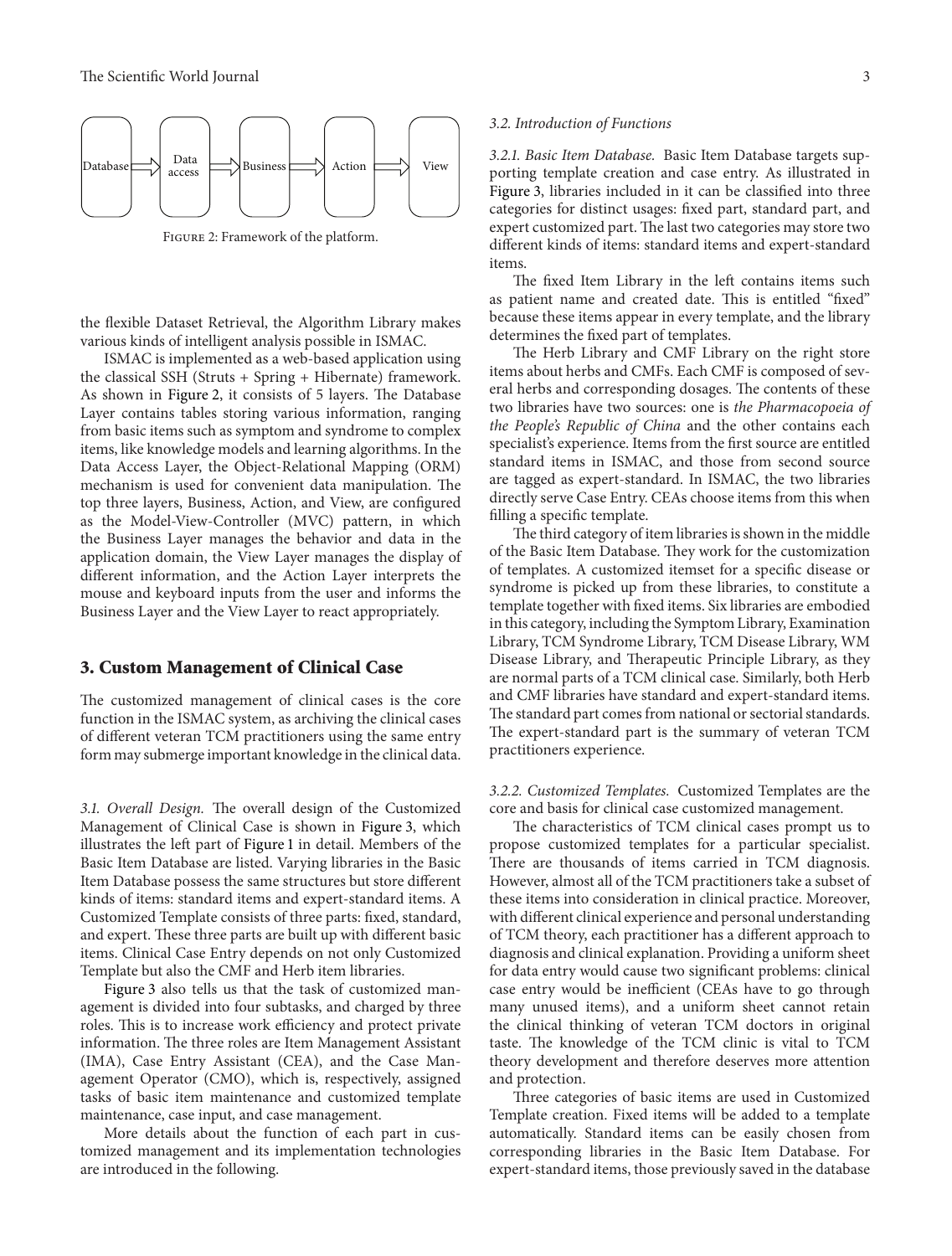

FIGURE 3: Overall design of the customized management of clinical case.

can be selected like standard items. Otherwise, manual entry in a matched box is needed.

Customized Templates contribute largely to ISMAC's customization feature. However, this does not weaken its standardization. Most items in templates are standard or expert-standard items from the database. Items possessing the same names and IDs must refer to the same database. Multi-items for the same symptom or syndrome are forbidden. Such mechanisms ensure customization while retaining standardization.

*3.2.3. Clinical Case Collection and Management.* With the establishment of Customized Templates and Basic Item Database, ISMAC will autogenerate a form with corresponding textboxes or checkboxes for the CEA to type in cases. A case usually contains the basic information of the patient and his diagnosis information, such as symptoms, syndromes, and CMF in every clinical visit. In some other systems, diagnoses resulting from different visits are usually treated as different clinical cases, which should repeat basic information entry and cut the strong relation between clinical visits. ISMAC links information of all visits together. With accumulated entry cases, more advanced data management operations can be created. We maintain that case management can be executed only by a CMO, who is often a doctor. Usually, he can check how many diagnoses he has conducted and review some important ones. He is also responsible for the verification of cases. Moreover, he can export his case records for backup, or other purposes.

*3.2.4. Access Control.* As mentioned above, four tasks are assigned to three roles in ISMAC. Technically, the function is realized by the system's access control mechanism,

which includes both role-based permission assignment and specialist-specific data access.

The access control is set up mainly for information security, which is important to the field of medicine and health care. Patients usually do not want clinical data viewed by others, except for physicians. On the other hand, the division of labor increases work productivity.

Role-based permission assignment in customized management part involves IMA, CMO, and CEA. IMA is created as an individual role, taking charge of maintenance (creation, update, etc.) for basic items and templates. They help build up the system but have no permission to input or read any clinical cases. DMO, always the physician, can check their own cases and execute jobs like case verification and export. The CEA helps enter the clinical cases and has no access to any stored data.

Specialist-specific data access is intended to limit all operators to access data, except for the appropriate physician. This means that a physician can only view their own clinical cases, and IMAs can only maintain items for a specific specialist, and CEAs can only enter cases with templates belonging to a particular physician.

## **4. Clinical Data Intelligent Analysis**

Clinical case intelligent analysis is important for expert knowledge understanding and TCM theory development. The diagnosis methods and therapeutic means in TCM are the summation of clinical trials by intelligent specialists over many generations. However, in modern society, it is difficult and inefficient for physicians to learn TCM practical knowledge from solely clinical and personal experience. Intelligent analysis and advanced methods can provide a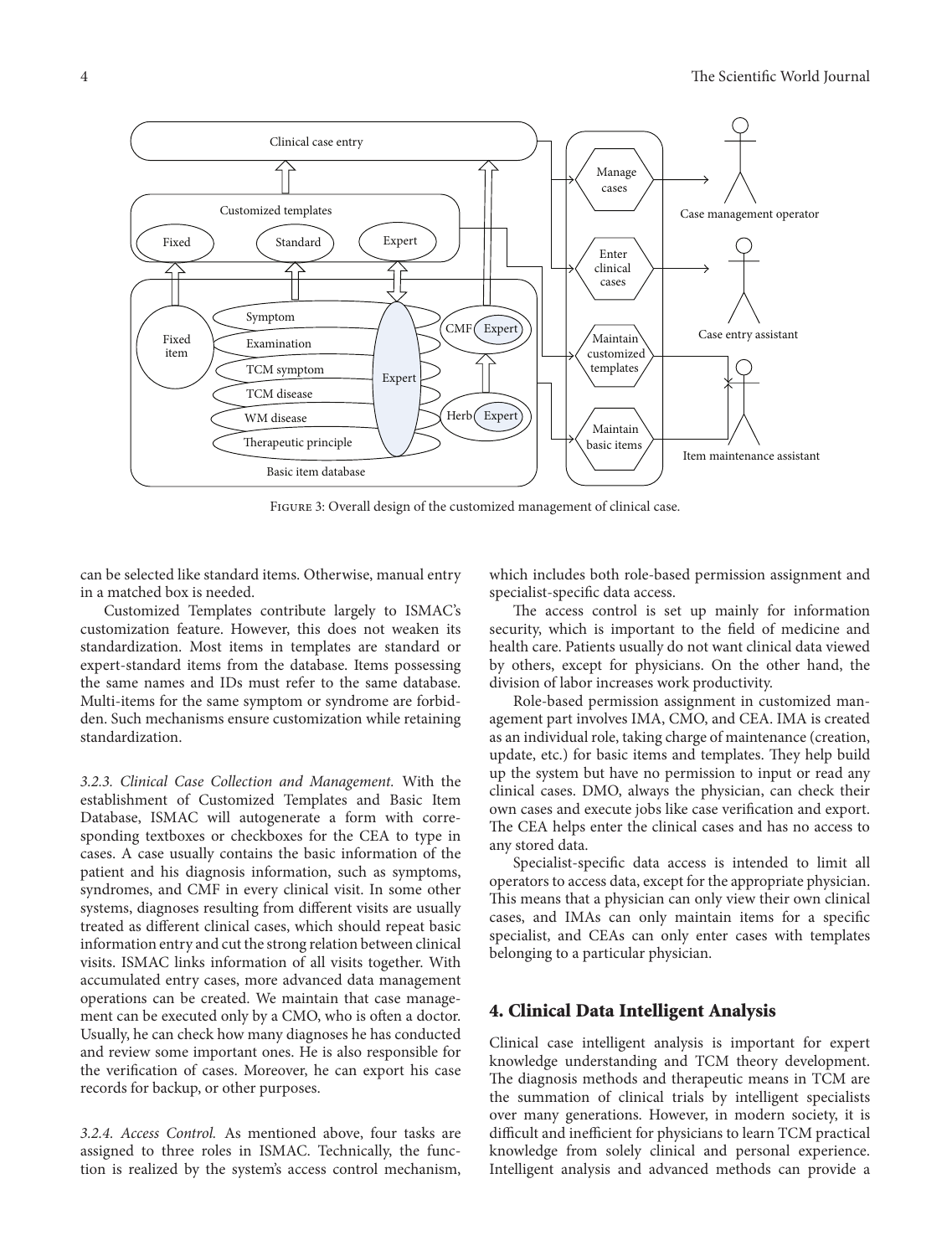

Figure 4: Overview design of intelligent data analysis.

rapid investigation of clinical data. This knowledge and models may be difficult to retrieve with human intelligence.

*4.1. Overview Design.* Figure 4 details the right part of Figure 1. Dataset Retrieval is flexible, and various kinds of attribution combinations can be retrieved from the clinical case database. For example, datasets with symptom and syndrome attributes can be retrieved for the purpose of syndrome classification, while a dataset with CMF information can only be retrieved for core CMF mining. The Algorithm Library contains algorithms categorized into six groups: Basic Analysis, Association Rule, Feature Reduction, Cluster, Pattern Classification, and Pattern Prediction. With datasets and algorithms, varied intelligent analysis tasks for TCM clinical cases can then be conducted.

Similar to clinical case customized management, the work of intelligent analysis is also divided into several tasks. All the tasks are associated closely and assigned by the Data Analysis and Mining Operator (DAMO). Specialist-specific data access functions in access control mechanisms are also limiting. Each DAMO can only access the data (including cases and templates) of a specific TCM specialist.

#### *4.2. Introduction of Functions*

*4.2.1. Dataset Retrieval.* The first step of data analysis is to retrieve the target dataset. A target dataset is the one that belongs to a target specialist and a certain template and contains necessary record items. The data stream diagram is shown in Figure 5. Because each DAMO is only capable of accessing one specialist, Access Control helps to ensure the correct choice of specialist. Then, the target template and items can be chosen through a corresponding user interface. And finally, the formed dataset is filtered out from the massive clinical case data. Information of each formed dataset is stored in ISMAC's database for multiple usage. It may be



Figure 5: Data stream diagram of dataset retrieval.

conveyed into .arff files and used by *Weka*-based algorithms. Furthermore, this can also be exported in a .csv format for sharing, or further investigation with other tools.

*4.2.2. Algorithm Library.* The next step in data analysis is to choose the proper algorithms with suitable parameters. Many algorithms based on Weka are integrated in ISMAC. *Weka* [21] is one of the most popular toolkits in the field of machine learning and data mining, which is written in Java. To avoid reinventing the wheel, we wrap *Weka* into ISMAC. However, algorithms in *Weka* are not enough to deal with TCM clinical cases. Thus the extension of *Weka* has been made to include our newly proposed methods. All algorithms built in ISMAC are summarized as follows.

#### *Algorithms Organized as Six Groups*

Basic Analysis

Statistics computing Visualization tools

## Feature Reduction

| P<br>€`A                             |  |
|--------------------------------------|--|
| $\mathsf{I} \mathsf{C} : \mathsf{A}$ |  |
| CES                                  |  |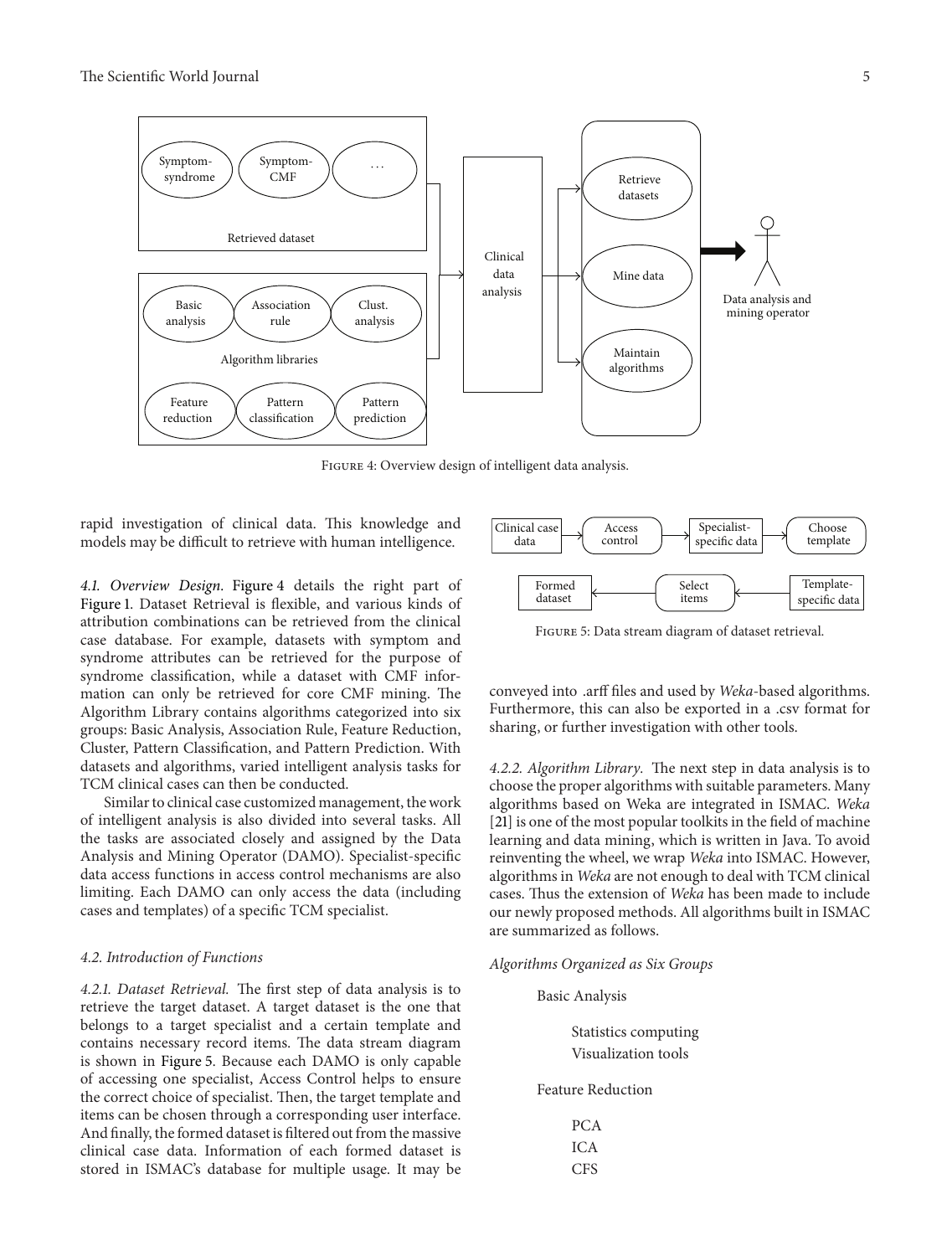### IG Im-IG

#### Pattern Classification

NaiveBayes SVM J48 PLSC APLSC MAPLSC

Association Rule

Apriori AprioriTid Fp-tree AVM

#### Cluster

EM **KMeans** 

#### Pattern Prediction

Linear Regression Logistic Regression.

#### *Training Section of MAPLSC*

Training dataset  $D$ , the number of classes  $k$ 

MAPLSC classifier:

(1) Set up  $k(k - 1)/2$  subsets from the dataset D, each subset  $S_{ii}$  is composed of the examples from class  $C_i$ and class  $C_i$ .

(2) Train classifier  $APLSC_{ij}$  with the examples in  $S_{ij}$ , and obtain output  $f_m$  from  $APLSC_{ij}$  for each example  $x_m$  in  $S_{ij}$ .

(3) Calculate posterior probability parameters  $A_{ij}$  and  $B_{ij}$  with (1) and  $f_m$ .

(4) Output *MAPLSC* classifier with  $k(k - 1)/2$  $APLSC_{ij}$  and the corresponding  $A_{ij}$  and  $B_{ij}$ .

#### *Testing Section of MAPLSC*

MAPLSC classifier and corresponding posterior probability parameters, test sample  $x_t$ , predicted label  $\widetilde{y}_t$  for test sample  $x_t$ :

(1) Calculate the output  $f_t^{ij}$  from APLSC<sub>ij</sub> for test example  $x_t$ .

(2) Calculate the posterior probability output  $r_{ij}$  = Prob( $C_i | x_t$ ) by (1), with parameters  $A_{ij}$ ,  $B_{ij}$  and  $f_t^{ij}$ . (3) Combine the  $k(k-1)/2$   $r_{ij}$  by (2), and get the probabilities on k classes  $(\widetilde{p_1}, \widetilde{p_2}, \widetilde{p_3}, \widetilde{p_4})$ .

(4) Predict label for  $x_t$  by  $\widetilde{y}_t$  = argmax<sub>i</sub> $p_i$ .

Basic Analysis Algorithm Group contains algorithms for basic statistical analysis and data visualization. The cluster algorithm is intended to cluster instances with similar properties.The Association Rule Library provides methods that help find frequent patterns and association rules from a data set. *Apriori* [22] is an important algorithm for frequent pattern mining, and many other methods are based upon it.

Feature Reduction helps to reduce the volume of the feature set yet maintains the majority of the original information. It can be divided into two branches, feature extraction and feature selection. Feature extraction applies data encoding or transformation to obtain the "compressed" presentation of original data, while feature selection tries to remove irrelevant, weakly relevant, and redundant features. One new feature of selection algorithms proposed by us is integrated in ISMAC, known as *Im-IG* [23], an improved Information Gain (IG) for imbalance (Im) problem.

Pattern Classification and Pattern Prediction algorithms are used to build classification and prediction models. Pattern classification assigns one or several categorical (discrete, unordered) labels to a given instance. Pattern Prediction algorithms assign input instances to continuous prediction values. Three of our proposed novel methods are provided in the Pattern Classification Algorithm Group. PRIFEAB adopts asymmetric bagging and feature selection to address the imbalanced problem. *APLSC* [24] and *MAPLSC* [25] also attempt to address the imbalance problem for binary and multiple problems, respectively, based on the Partial Least Squares Classifier (PLSC).

*4.2.3. Novel Method, MAPLSC.* Here we would like to introduce in detail one of the novel methods, MAPLSC, which is integrated in ISMAC. MAPLSC is based on the APLSC algorithm. It combines multiple one-versus-one APLSC binary classifiers to solve the multiclass imbalance problem. The pseudocode of MAPLSC is illustrated in the previous section.

In the training section, one-versus-one binary classifiers for all classes are first trained with the APLSC algorithm. After that, (1) is used to transfer output  $f$  of APLSC to posterior possibility parameters  $A$  and  $B$ , used for classifier combinations:

$$
\text{Prob}\left(C_i \mid x\right) = \frac{1}{1 + \exp\left(A f + B\right)}.\tag{1}
$$

In the testing section, a simplified version of the pairwise coupling strategy as proposed by Hastie and Tibshirani is used to combine the probabilistic outputs of all the APLSC classifiers as well as the output estimates of the posterior probabilities for all candidate classes. The combination equation is illustrated in

$$
\widetilde{p_i} = 2 \sum_{j} \frac{r_{ij}}{k(k-1)}.
$$
 (2)

*4.2.4. Our Framework of TCM Data Mining.* In TCM, hierarchical data analysis demands have risen. Figure 6 demonstrates our framework analysis. The top layer includes items from clinical cases. Symptom, syndrome, and CMF are the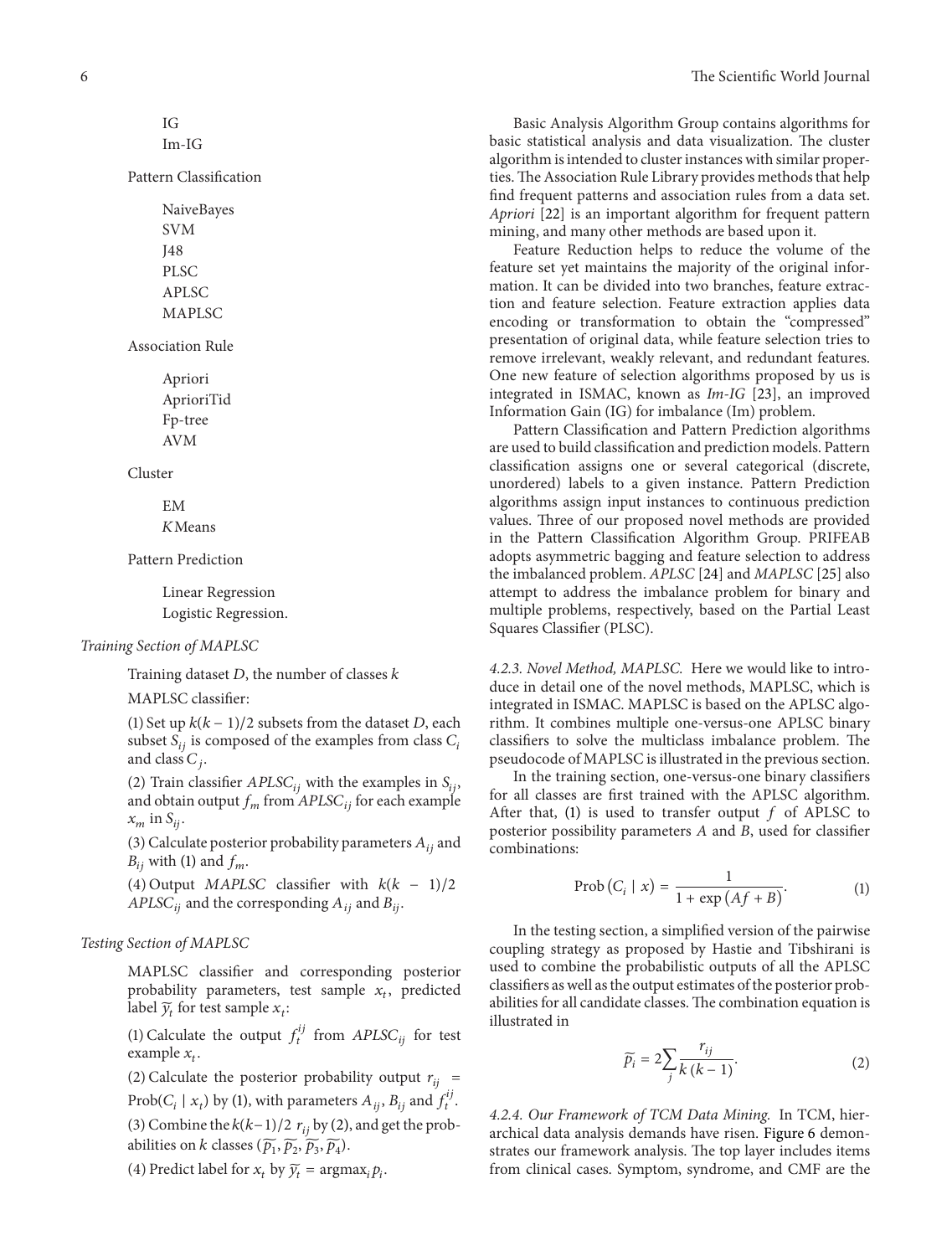

Figure 6: Framework of TCM clinical data analysis.

three most important clinical items in which researchers are typically involved. The middle layer and bottom layer consist of four analysis directions that attract great attention in the field of TCM.

*(i) Key Symptom Discovery*. The Key Symptom Discovery is used to find the remarkable symptoms, which may be biomarkers for a specific disease or syndrome. As mentioned previously, items in templates are the summary of doctors' clinical knowledge. However, in the previous process, items are selected based on doctor's personal understanding and experience, which tends to be subjective and one-sided. Key Symptom Discovery discovers significant symptoms with objective algorithms, whereas the Feature Selection Group is usually used.

*(ii) Syndrome Classification*. ISMAC helps doctors to diagnose disease/syndrome using the input symptoms and classification models. This speeds up knowledge dissemination in TCM by offering students more chances to study the clinical thoughts of the TCM veteran, as compared with traditional apprenticeship. Furthermore, ISMAC with a syndrome classification function may be deployed in outlying areas, helping junior doctors to improve diagnostic skills and treatment effects.

*(iii) Core CMF Mining*. Core CMF is the basic Chinese Medicine Formula for a specific disease or syndrome. It is worthy of discovery since it reflects doctoral thought in clinical practice and the core of clinical knowledge. CMFs are also usually a valuable source of patent medicine. Mining CMFs could also bring great commercial value. Several methods embedded in ISMAC may be adopted to the core CMF mining. Algorithms in the Association Rule Group help find the closely associated herb subsets which are the candidates of core CMF. Clustering methods may be attempted to find herb clusters for CMF analysis.

*(iv) Symptom-CMF Recommendation*. Symptom-CMF Recommendation is the combination and improvement of all three analyses in the middle layer. After a new patient inputs his symptoms, the corresponding classification model

TABLE 1: Information for template design (2).

|  | (a) TCM diseases |
|--|------------------|
|--|------------------|

| Stuffiness of liver |
|---------------------|
| Vertigo             |
| (b) WM diseases     |
| Fatty liver         |
| Hyperlipaemia       |
| Hypertension        |

is called to judge the syndrome. The Key Symptom Discovery is embedded into the syndrome prediction operation for precision and speed. Core CMF for that syndrome can be recommended roughly to the patient. The customized treatment theory in TCM indicates that the CMF should either continue or remove some of the herbs, according to special symptoms of the patient. Thus, the Symptom-CMF Recommendation needs more models to learn the relationship between symptom difference and CMF modification.

## **5. Example**

After three years of observation of 11 TCM veteran practitioners, more than three thousand clinical records have been collected in ISMAC. Here, we take clinical data of fatty liver from Mr. Zhang Yunpeng, a known TCM liver specialist, as an example of demonstrating how to use ISMAC to manage and analyse clinical cases.

*5.1. Template Design.* The first step is to design the template. Usually, a template is designed by a specific TCM doctor and an expert team, as they are experienced in TCM diagnosis. Here, the itemset for a fatty liver template is supplied by Mr. Zhang's case research team, which has been conducting years of research on Mr. Zhang's clinical cases. The contents of the itemset are illustrated in Tables 1, 2, and 3.

*5.2. Template Creation.* With the summarized symptoms, syndromes, and therapeutic principles mentioned above, the corresponding IMA now can set up the template of Mr. Zhang for fatty Liver as the following steps.

*Step 1.* Select the entry *Inquiry and Diagnosis Template Maintenance* in the menu on the left side to go to its main page. Click the button *Add* to pop up the New Template Dialog.

*Step 2.* Assign the template a name; here *Fatty Liver* is entered. The serial number will be generated automatically.

*Step 3.* Input the name of TCM diseases or syndromes associated with this template. Notice that standard and expertstandard TCM disease have different ways of entry. Here in Mr. Zhang's template for fatty liver, expert-standard TCM diseases and syndromes are used, which are listed in Tables 1(a) and 2(a), respectively.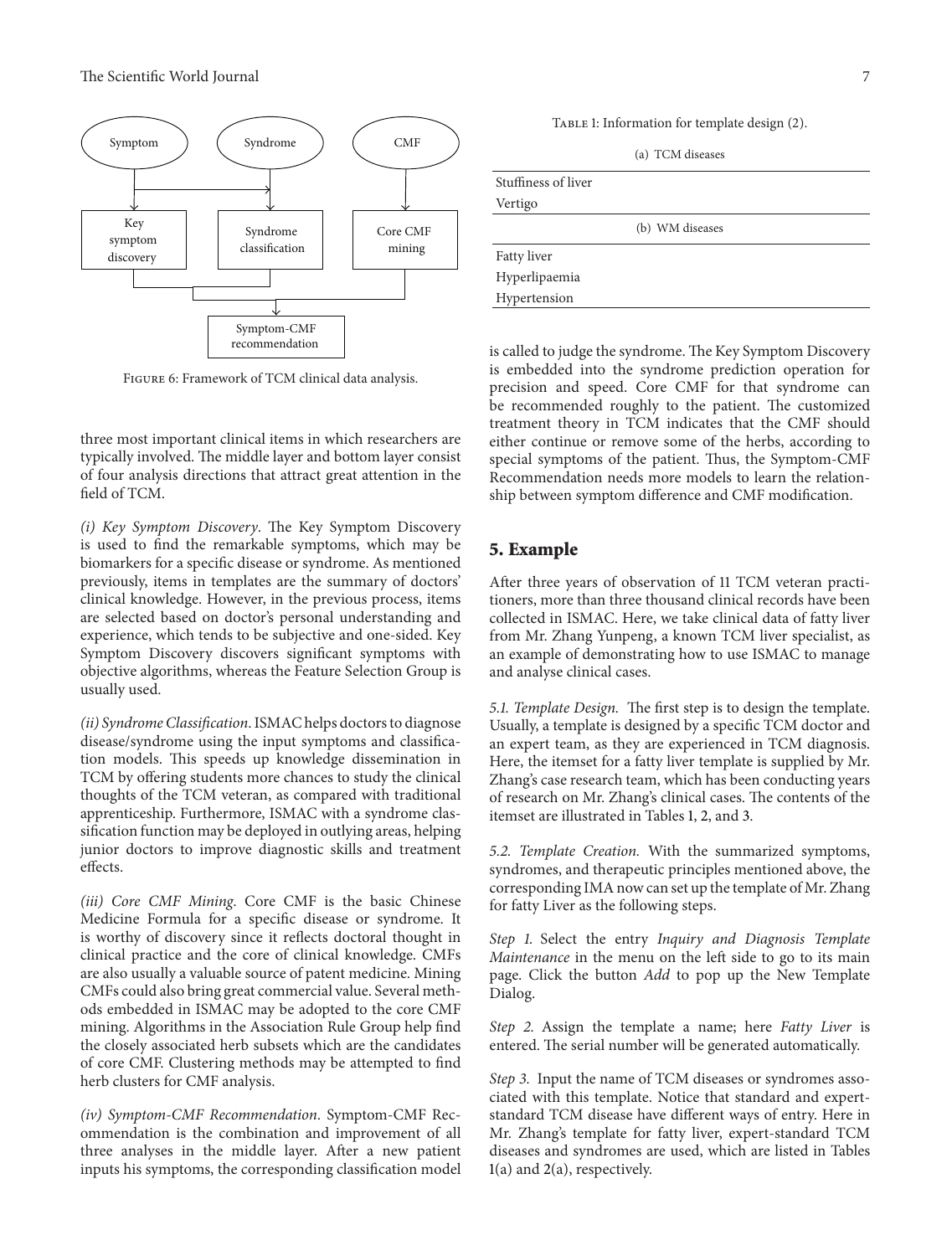TABLE 2: Information for template design (3).

(a) TCM syndromes

| Syndrome class number                                                             | Wheth   |
|-----------------------------------------------------------------------------------|---------|
| Intermingled phlegm and blood stasis and retained dampness of<br>heat toxin       | Tired ( |
| Intermingled phlegm and blood stasis                                              | State c |
| Intermingled phlegm and blood stasis and ascendant                                | State c |
| hyperactivity of liver yang                                                       | State c |
| (b) TCM therapeutic principle                                                     | Pulse   |
| Blood-activating and stasis-dissolving, dispersing stagnated liver                | Trigge  |
| qi and removing obstruction in the channels                                       | Type c  |
| Blood-activating and stasis-dissolving, clearing away heat and<br>toxic materials | Type c  |
| Blood-activating and stasis-dissolving, clearing toxic materials                  | Trigge  |
| and resolving hard lump                                                           | Type c  |
| Blood-activating and stasis-dissolving, calming Liver to stop<br>endogenous wind  | Level o |
| Blood-activating and stasis-dissolving, nourishing the heart and                  |         |
| restoring the pulse                                                               | Nause   |
|                                                                                   |         |

- (i) Standard TCM diseases or syndromes: check the option *Use standard TCM disease*. Click the right button below to pop up the *Choose TCM Disease Dialog*. Select a disease from the *Disease Tree*.
- (ii) Expert-standard TCM diseases or syndromes: uncheck the option *Use standard TCM disease*. Two new text input boxes will replace the original text box for the manual entry of the TCM disease or respective syndrome.

*Step 4.* Input the therapeutic principles of this template. The ways of entering standard and expert-standard therapeutic principle are also different. For this template, we enter expertstandard therapeutic methods as shown in Table 2(b).

- (i) Standard therapeutic principles: check the option *Use Standard Therapeutic Principle*. Select an item from the popup *Choose Therapeutic Principle Dialog*.
- (ii) Expert-standard therapeutic methods: uncheck the option *Use Standard Therapeutic Principle* and input the therapeutic principles manually.

*Step 5.* Input the standard or expert-standard WM diseases that this template deals with. The different ways of entering standard and expert-standard WM diseases are similar to those of the therapeutic principles mentioned above. For the template of fatty liver, we input the expert-standard WM diseases, which are shown in Table 1(b).

*Step 6.* Select the default dosage forms and default route of administration. The dosage forms might be injection, enema, decoction, and so forth. The administration routes could be "intravenous injection," "enema," "swallow," and so forth. As summarized by the clinical experience of Mr. Zhang,

TABLE 3: Information of template design for fatty liver (1).

(a) Main symptoms

| Whether in first-visit                  |
|-----------------------------------------|
| Tired or not                            |
| State of tongue                         |
| State of tongue coat                    |
| State of tongue proper                  |
| Pulse condition                         |
| Trigger of hypochondriac pain           |
| Type of hypochondriac pain (left side)  |
| Type of hypochondriac pain (right side) |
| Trigger of liver pain                   |
| Type of liver pain                      |
| Level of liver pain                     |
| $(h)$ $Dathilichod ormntomo$            |

| $(v)$ Establistica symptoms  |
|------------------------------|
| Nausea                       |
| Loose stool                  |
| Constipation                 |
| Sou huang                    |
| <b>Backaches</b>             |
| Hline nai cha                |
| Lusterless in face           |
| Uncomfortable in epigastrium |
| Thirsty                      |
| Acid regurgitation           |
| Yellow eyes                  |
| Abdominal distention         |
| Depression                   |
| Sallow complexion            |
| Nausea                       |
| Belch                        |
| Vomit                        |
| Edema of lower extremity     |
| Bitter taste of mouth        |
| Restless sleep at night      |

decoction and swallow are chosen as default forms and are routed, respectively.

*Step 7.* Select the *First-visit Symptoms*, and *Examination Items*. The operation process is firstly, click the button *Firstvisit Symptoms*, *Return-visit Symptoms*, or *Examination Items* to switch the mode for data entry. Secondly, click the button *Add* to pop up the item selection dialog. Finally, check the needed items in the popup dialog. Here, for the template offatty liver, the items listed in Tables 3(a) and 3(b) are added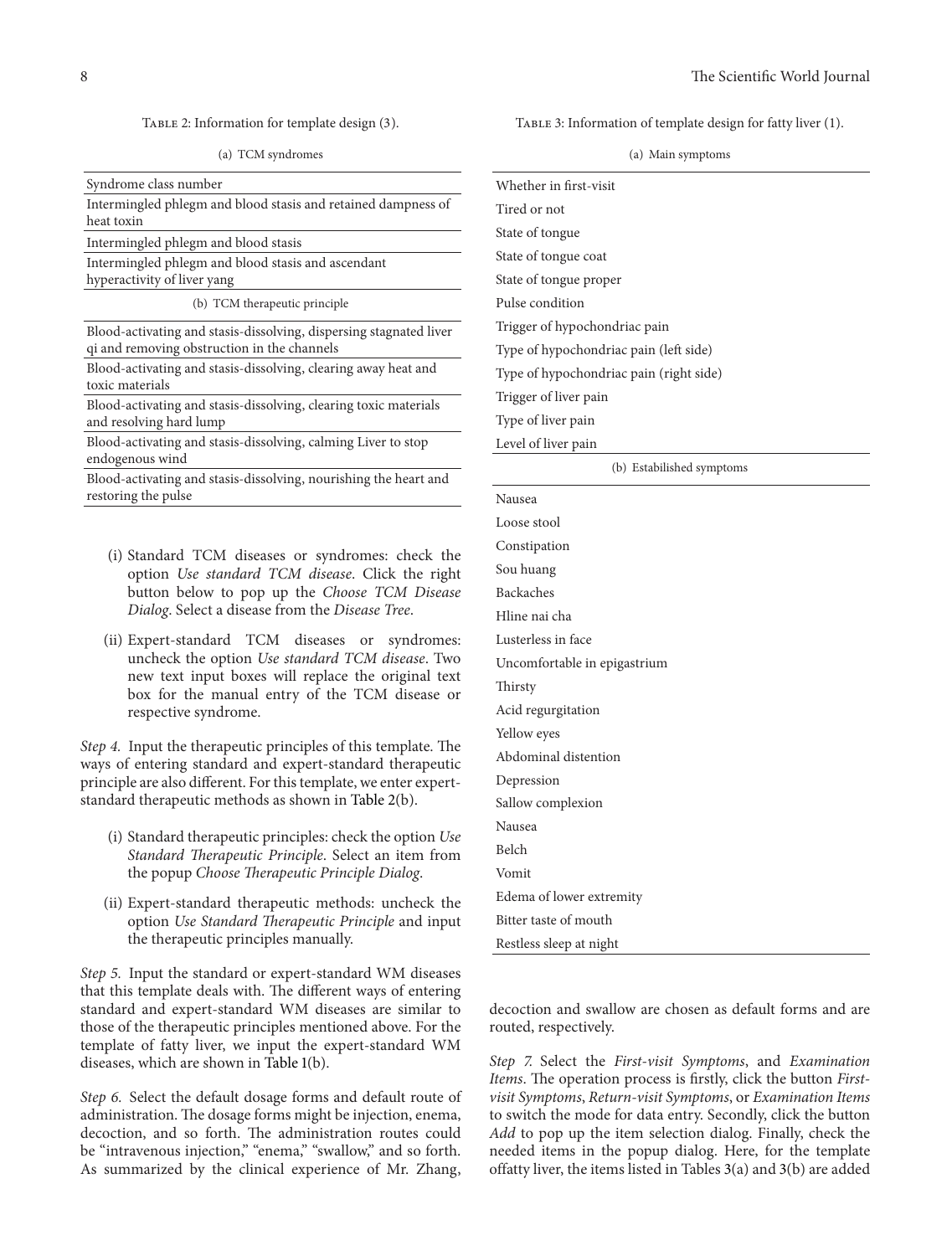#### The Scientific World Journal 9

to both first-visit and return-visit tables, while there are no items for the examination table.

*Step 8.* Submit the form. A new template is created.

*5.3. Data Collection and Analysis.* Using the template created above, we have collected 63 clinical records for fatty liver. In the following, we will take syndrome classification and core CMF mining on the fatty liver data as an example of demonstrating how to use ISMAC for clinical case intelligent analysis.

*5.3.1. Syndrome Classification of Fatty Liver Data.* After years of research, we have discovered that the TCM clinical diagnoses have specific characteristics like multiple possible syndromes, the complex classification of diseases, imbalanced data distribution, and small sample size, which make the classification of TCM syndrome based on symptoms quite challenging. In response to these problems, we use the MAPLSC algorithm: a pattern classification algorithm proposed to settle the imbalanced multiclass problem, and build a model on fatty liver data and compare its performance with other state-of-the-art algorithms.

*(a) Experiment Procedure*. First, target dataset needs to be retrieved. In this task, all 63 cases are involved, but not all attributions are required. We want a model that can help us classify patients' syndromes through the analysis of symptoms and examinations. So in this target dataset, 32 items listed in Tables 3(a) and 3(b) act as feature attributions. Each record in the target dataset has one class label that indicates which syndrome the patient suffers. The type of syndrome can be one listed in Table 2(a).

Next, a comparative approach should be carefully designed. Our object is to check whether MAPLSC outperforms other state-of-the-art methods, as it analyzes imbalance and multiclass problems. In this case, the first question is which methods it should be compared with. After careful consideration, APLSC PWC, APLSC Vote, SVM Prob, SVM Vote, and J48 are chosen. APLSC PWC and APLSC Vote are used to check whether our method of extending the APLSC algorithm to a multiclass domain is the best one. SVM related multiclass algorithms are chosen, because SVM is very powerful in building a classification model which does not consider data imbalance. Therefore, comparisons between MAPLSC and others can demonstrate whether data imbalance should be taken into consideration when building a classification model. J48 is also a powerful and general classification method which can be included. The second question regards which criterion should be exploited in the experiment, including microaverage accuracy, macroaverage, and macro- $F1$ -measure. More details about these algorithms and criterions can be referred to in the original paper [25].

Finally, the learning task is set up. All the six algorithms mentioned above are added in the Algorithm Maintenance module with specific parameters. And then these algorithms, the three criterions, and the target dataset are collected in a New Learning Task Dialog to create the target learning task.



FIGURE 7: F1-measure of each class syndrome classification.

Cross-validation is also configured to report more convincing results.

*(b) Experiment Results and Analysis*. Table 4 illustrates the comparison results, from which we can observe that

- (1) APLSC PWC and APLSC Vote are worse than MAPLSC on all the measurement rules.
- (2) SVM related methods demonstrate poorer performance than APLSC related techniques on macro\_average accuracy and macro\_average F1measure. However, higher micro average accuracy values are recorded.
- (3) J48 has no advantage on any metrics.

Observation (1) proves that our way of combining multiple classifiers is best. Observation (2) shows that MAPLSC is better with macro criterion, but worse with micro criterion. As macro criterion weighs equally all the classes while micro average weighs equally all the examples, MAPLSC can balance performance among classes. We draw Figure 7 to see performance distributions of different methods and different classes. In Figure 7, MAPLSC successfully classifies some examples of the difficult class 3. However, SVM Vote and J48 cannot identify any examples, and the  $F1$ -Measure diverges greatly among classes.This verifies that the MAPLSC has the ability to balance performance among classes. In the task of syndrome classification, MAPLSC performs well on almost all classes. And for some difficult class, the MAPLAC can also work.

*5.3.2. Core Formula Mining on Fatty Liver Clinical Records.* Referring to the TCM theory of Mr. Zhang, a core CMF for fatty liver therapy exists. From Section 4.2.3, we know that core CMF mining is very valuable. Occurrence frequency computing and Apriori are two popular algorithms for finding frequent patterns. The experimental procedure is similar to that of syndrome classification. Here, we omit the description of experimental procedure and elaborate the experiment results and analysis.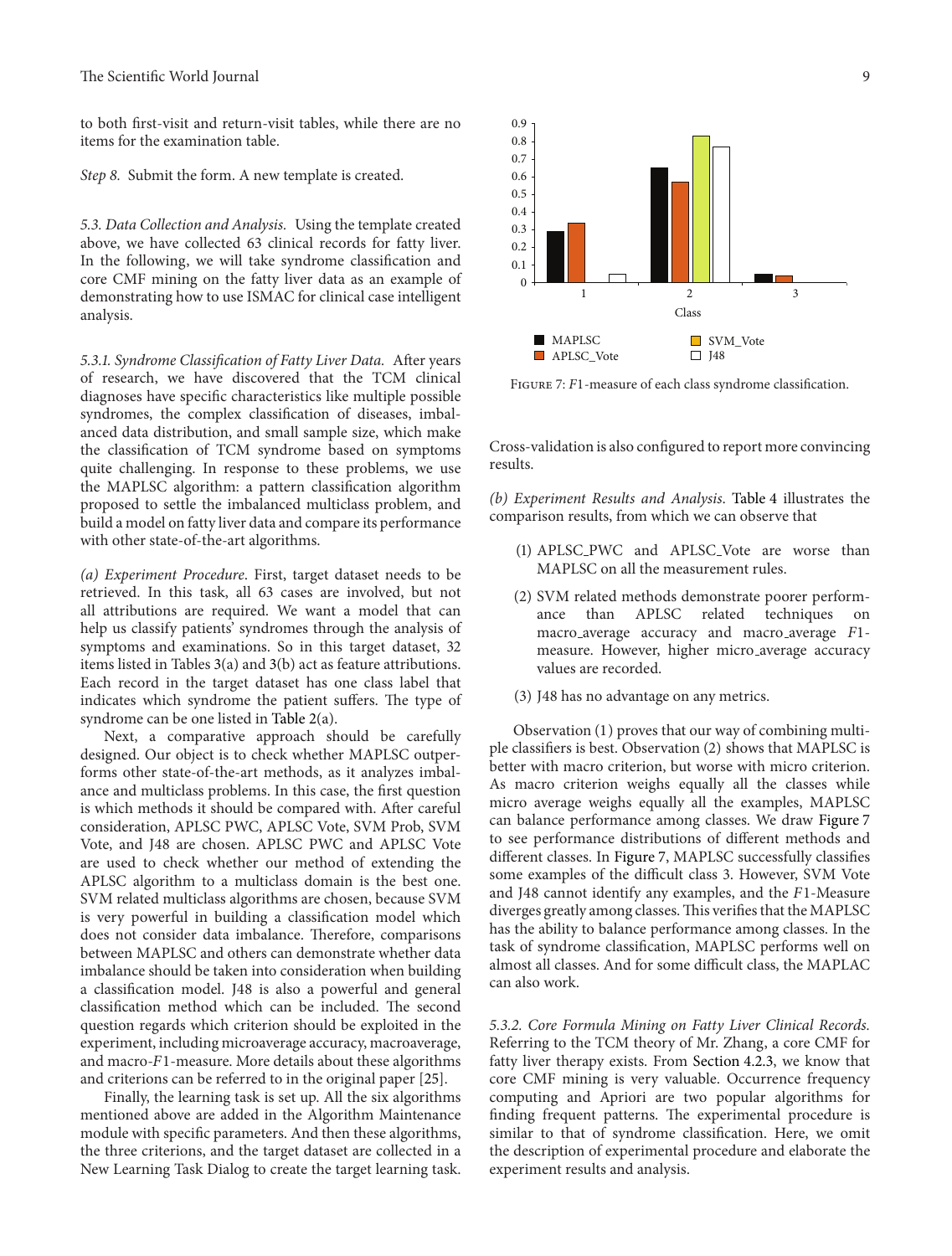TABLE 4: Comparative results on syndrome classification.

| Metrics          | APLSC_Vote       | <b>MAPLSC</b>    | APLSC_PWC        | SVM_Vote       | SVM_Prob       | SVM_PWC        | J48              |
|------------------|------------------|------------------|------------------|----------------|----------------|----------------|------------------|
| Macro avg_acc    | $38.33 \pm 6.81$ | $40.07 \pm 6.69$ | $38.74 \pm 7.22$ | $33.33 + 0.00$ | $32.79 + 0.32$ | $32.79 + 0.32$ | $30.11 \pm 2.06$ |
| Micro avg_acc    | $45.78 \pm 5.00$ | $52.42 + 5.49$   | $51.8 + 5.42$    | $71.88 + 0.00$ | $70.70 + 0.69$ | $70.70 + 0.69$ | $62.73 + 3.49$   |
| Macro avg_f1meas | $34.73 \pm 5.19$ | $38.14 \pm 5.57$ | $37.13 + 5.72$   | $27.88 + 0.00$ | $27.61 + 0.16$ | $27.61 + 0.16$ | $27.36 + 2.27$   |



FIGURE 8: The first 20 most frequently used herbs and their normalized frequency.

#### *(a) Experiment Result and Analysis*

- (i) Core formula for fatty liver: using the *occurrence frequency computing* method and other visualization functions provided by ISMAC, the first 20 herbs most frequently used in the CMFs for fatty liver can be found in Figure 8. The first 8 herbs should be the basic core formula for fatty liver, which are *salvia miltiorrhiza*, *ketsumeishi*, *radix curcumae aromaticae*, *rhizoma alismatis*, *radish seed*, *forsythia*, *sargassum,* and *lotus leaf*.
- (ii) Core formula for syndrome of intermingled phlegm and blood stasis and retained dampness heat toxin: dataset in this task contains only clinical records belonging to the syndrome of intermingled phlegm and blood stasis and retained dampness heat toxin. By removing the 8 herbs belonging to the basic core formula, there will be 137 herbs used for this syndrome. Once again, *occurrence frequency computing* is called to list the first 20 frequent herbs among 137 herbs. The result is illustrated in Figure 9, which shows us that the occurrence of the third herb *born hawthorn* goes down obviously compared with the first two herbs *stringy stonecrop* and *serissa japonica*. Thus, these two herbs are considered to be additional herbs of core formula for this syndrome.

Employing *Apriori* to find frequent patterns in this dataset, we get the results inTable 5. Agreeing with the result using *occurrence frequency computing*, the most frequent 3-itemset is far less than the most frequent 2-itemset as indicated in that table.



FIGURE 9: The first 20 most frequently used herbs and their normalized frequency except 8 herbs in basic core formula.

TABLE 5: The most frequent  $n$ -itemsets and their frequency.

| Number of<br>items | Frequency | The most frequent $n$ -itemset                                                                      |
|--------------------|-----------|-----------------------------------------------------------------------------------------------------|
|                    | 162       | Stringy Stonecrop Herb                                                                              |
| $\mathfrak{D}$     | 158       | Stringy Stonecrop Herb, Serissa<br>Japonica                                                         |
| $\mathbf{3}$       | 89        | Stringy Stonecrop Herb, Serissa<br>Japonica, Gentian                                                |
| 4                  | 56        | Stringy Stonecrop Herb, Serissa<br>Japonica, Gentian, Japanese Ardisia                              |
| 5                  | 37        | Stringy Stonecrop Herb, Serissa<br>Japonica, Hawthorn, Gentian,<br>Japanese Ardisia                 |
| 6                  | 25        | Stringy Stonecrop Herb, Serissa<br>Japonica, Hawthorn, Gentian,<br>Tangerine Peel, Japanese Ardisia |

Synthetically taking results from these two methods into account, we draw a conclusion that *stringy stonecrop* and *serissa japonica*, together with the 8 herbs in basic core formula, constitute the core formula for the syndrome of intermingled phlegm and blood stasis and the retained dampness of heat toxin.

- (iii) Core formula for syndrome of intermingled phlegm and blood stasis: with the same analysis method and procedure mentioned above, we find that the core formula for the syndrome of intermingled phlegm and blood stasis is *hawthorn*, *aloe*, and *snakegourd seed*.
- (iv) Core formula for syndrome of intermingled phlegm and blood stasis and ascendant hyperactivity of liver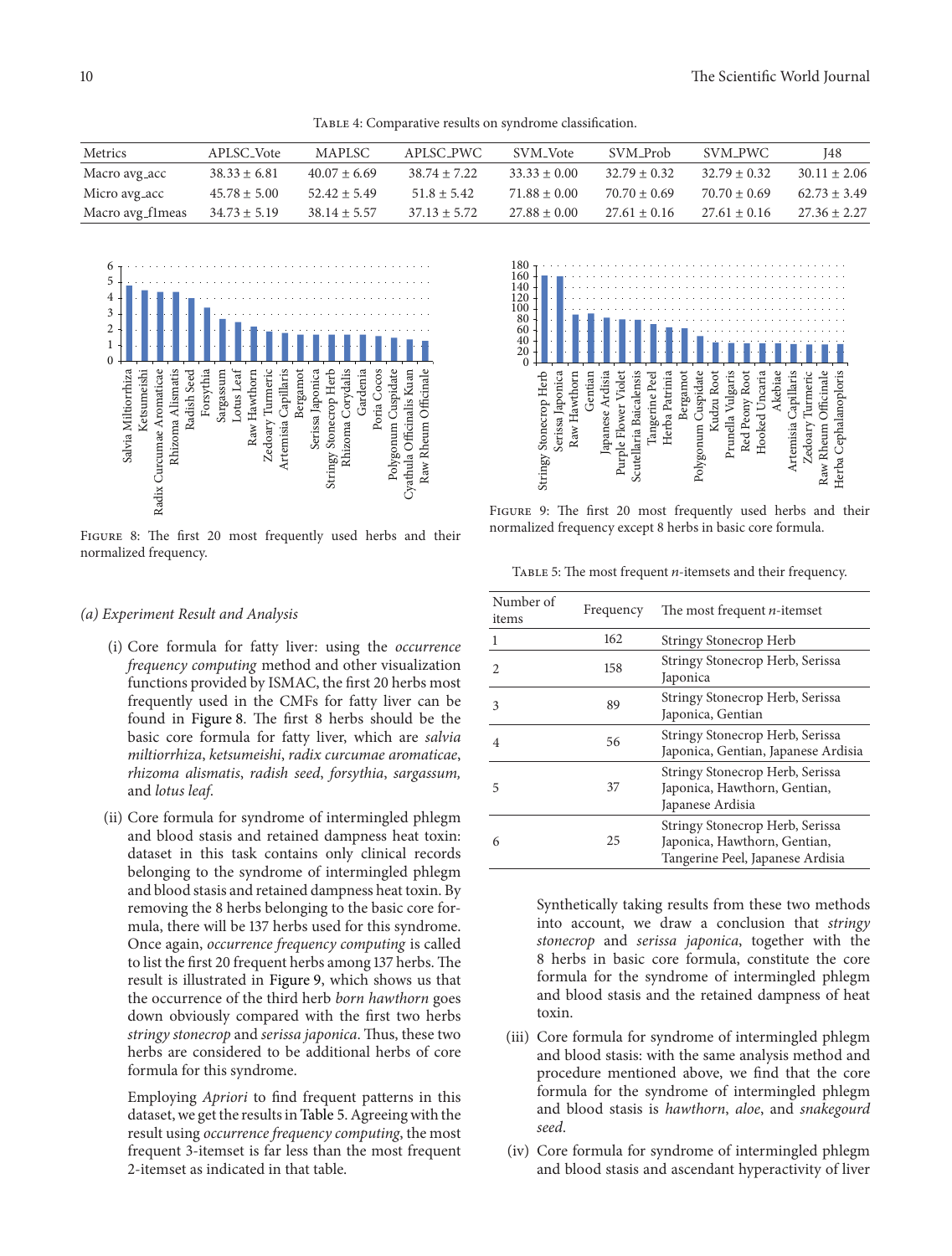yang: using the same way of analysis, the core formula for the syndrome of intermingled phlegm and blood stasis and ascendant hyperactivity of liver yang is *patrinia*, *rhixoma gastrodiae*, *stringy stonecrop herb,* and *serissa japonica*.

## **6. Conclusion**

The paper proposes an intelligent ISMAC System for TCM clinical case management and analysis. Customized Templates for data entry may be designed exactly according to the clinical diagnosis and treatment characteristics of a certain physician. State-of-the-art data analysis and mining methods have been integrated and improved to discover hidden knowledge. ISMAC is dedicated to TCM clinical case archiving, TCM theory verification, latent knowledge discovering, young doctor tutoring, and so forth. Having cooperated with many TCM veteran practitioners, ISMAC has collected more than three thousand clinical records, for which a great deal of clinical records mining has been conducted. And some of the data analysis results are verified in clinical examination. In the future, more clinical cases are necessary, and the customized management function of ISMAC will be improved by considering more clinical requirements and real-life problems. More data analysis methods should be experimented with for TCM clinical cases. For example, more than one syndrome would be tagged to a clinical diagnosis, indicating that syndrome prediction is a multilabel problem. We preliminarily attempted multilabel  $k$  nearest neighbor algorithm to analyze the syndrome classification of TCM coronary heart disease dataset [13], but more investigation is needed. What is more, thousands of symptoms may be carried in TCM clinical examination, symptoms contributing mostly to syndrome diagnosis are of vital concern. Selecting appropriate symptoms for clinical diagnosis may be modeled as a multilabel feature selection problem in machine learning. HOML may succeed in the selection of relevant symptoms by using wrapper methods. It is a time-consuming technique, and symptom reduction remains a challenging topic.

## **Conflict of Interests**

The authors declare that there is no conflict of interests regarding the publication of this paper.

#### **Acknowledgments**

This work was supported by the Natural Science Foundation of China under Grant nos. 61273305 and 81274007, as well as the Fundamental Research Funds for the Central Universities.

#### **References**

[1] C. Zhu, "Chen Zhu interview. China's modern medical minister. Interview by Richard Stone," *Science (New York, N.Y.)*, vol. 319, no. 5871, pp. 1748–1749, 2008.

- [2] J.-L. Tang, B.-Y. Liu, and K.-W. Ma, "Traditional Chinese medicine," *The Lancet*, vol. 372, no. 9654, pp. 1938–1940, 2008.
- [3] Anonymous, *The Inner Canon of Emperor Huang*, Chinese Medical Ancient Books Publishing House, Beijing, China, 2003.
- [4] Chinese National Bureau of Statistics, "The 2008 National Social Statistical Data of China," Tech. Rep., 2008, http://www.stats .gov.cn/tjsj/ndsj/2009/indexch.htm.
- [5] V. B. Konkimalla and T. Efferth, "Evidence-based Chinese medicine for cancer therapy," *Journal of Ethnopharmacology*, vol. 116, no. 2, pp. 207–210, 2008.
- [6] J. K. Rao, K. Mihaliak, K. Kroenke, J. Bradley, W. M. Tierney, and M. Weinberger, "Use of complementary therapies for arthritis among patients of rheumatologists," *Annals of Internal Medicine*, vol. 131, no. 6, pp. 409–416, 1999.
- [7] L. Wang, G.-B. Zhou, P. Liu et al., "Dissection of mechanisms of Chinese medicinal formula Realgar-Indigo naturalis as an effective treatment for promyelocytic leukemia," *Proceedings of the National Academy of Sciences of the United States of America*, vol. 105, no. 12, pp. 4826–4831, 2008.
- [8] T.-T. Chang, M.-F. Sun, H.-Y. Chen et al., "Screening from the world's largest TCM database against H1N1 virus," *Journal of Biomolecular Structure & Dynamics*, vol. 28, no. 5, pp. 773–786, 2011.
- [9] H.-C. Diener, K. Kronfeld, G. Boewing et al., "Efficacy of acupuncture for the prophylaxis of migraine: a multicentre randomised controlled clinical trial," *Lancet Neurology*, vol. 5, no. 4, pp. 310–316, 2006.
- [10] X. Zhou, S. Chen, B. Liu et al., "Development of traditional Chinese medicine clinical data warehouse for medical knowledge discovery and decision support," *Artificial Intelligence in Medicine*, vol. 48, no. 2-3, pp. 139–152, 2010.
- [11] X. Zhou, Y. Peng, and B. Liu, "Text mining for traditional Chinese medical knowledge discovery: a survey," *Journal of Biomedical Informatics*, vol. 43, no. 4, pp. 650–660, 2010.
- [12] S. K. Poon, J. Poon, M. McGrane et al., "A novel approach in discovering significant interactions from TCM patient prescription data," *International Journal of Data Mining and Bioinformatics*, vol. 5, no. 4, pp. 353–368, 2011.
- [13] G.-P. Liu, G.-Z. Li, Y.-L. Wang, and Y.-Q. Wang, "Modelling of inquiry diagnosis for coronary heart disease in traditional Chinese medicine by using multi-label learning," *BMC Complementary and Alternative Medicine*, vol. 10, article 37, 2010.
- [14] J. Tian, J. Xue, Y. Dai, J. Chen, and J. Zheng, "A novel software platform for medical image processing and analyzing," *IEEE Transactions on Information Technology in Biomedicine*, vol. 12, no. 6, pp. 800–812, 2008.
- [15] M. Masseroli and M. Marchente, "X-PAT: a multiplatform patient referral data management system for small healthcare institution requirements," *IEEE Transactions on Information Technology in Biomedicine*, vol. 12, no. 4, pp. 424–432, 2008.
- [16] H.-H. Ku and C.-M. Huang, "Web2OHS: a Web2.0-based omnibearing homecare system," *IEEE Transactions on Information Technology in Biomedicine*, vol. 14, no. 2, pp. 224–233, 2010.
- [17] H. Chen, Z. Wu, and C. Huang, "TCM-Grid: weaving a medical grid for traditional Chinese medicine," in *Computational Science—ICCS 2003*, pp. 1143–1152, Springer, 2003.
- [18] X. Zhou, Z. Wu, and W. Lu, "TCMMDB: a distributed multidatabase query system and its key technique implemention," in *Proceedings of the 2001 IEEE International Conference on Systems, Man and Cybernetics. e-Systems and e-Man for Cybernetics in Cyberspace*, vol. 2, pp. 1095–1100, IEEE, 2001, (Cat.No.01CH37236).